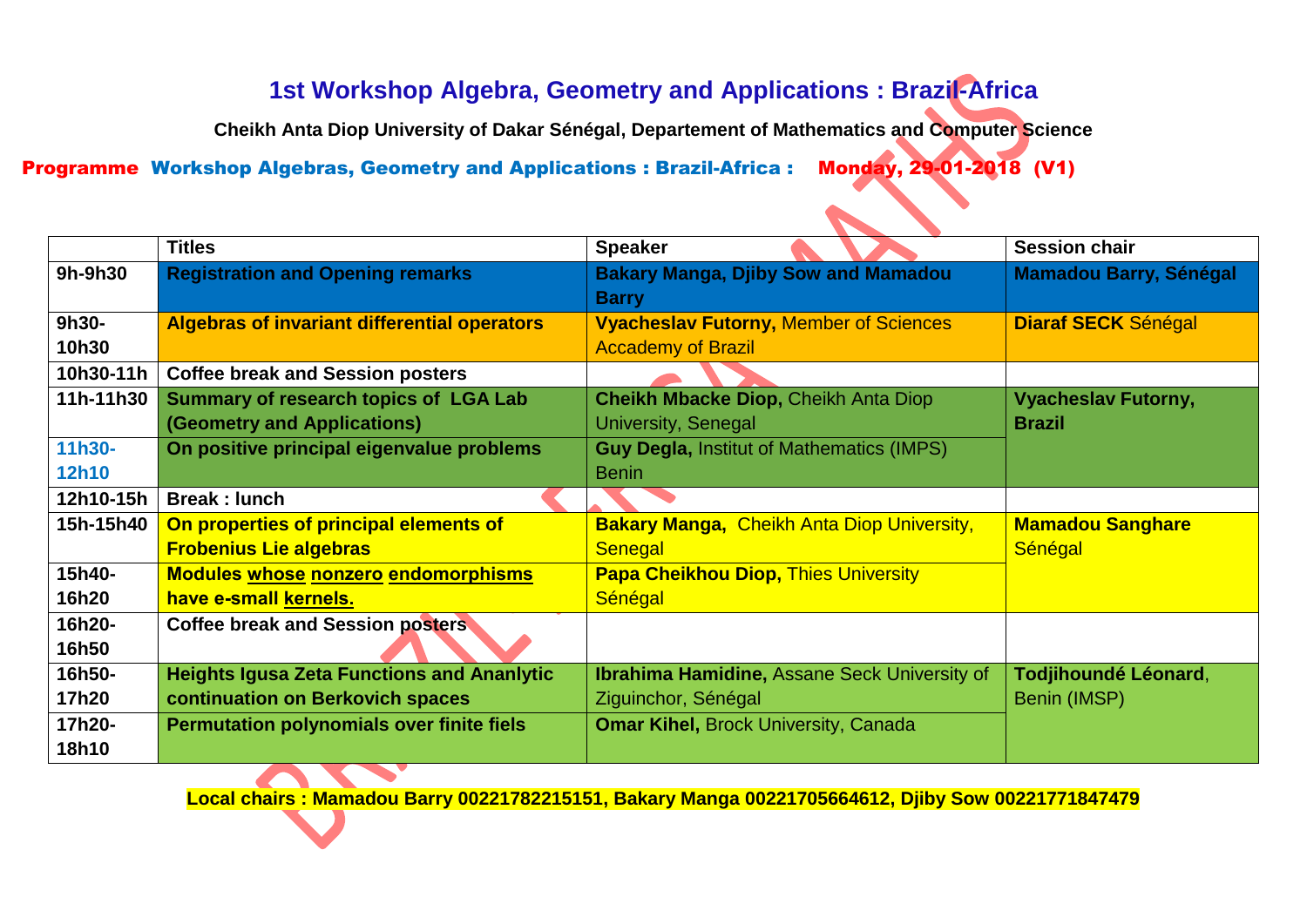### Programme Workshop Algebras, Geometry and Applications : Brazil-Africa : Tuesday, 30-01-2018 (V1)

|             | <b>Title</b>                                                                                        | <b>Speaker</b>                           | <b>Session chair</b>        |
|-------------|-----------------------------------------------------------------------------------------------------|------------------------------------------|-----------------------------|
| 9h-10h      | <b>Hydrodynamic Vortex on a Compact</b>                                                             | <b>Clodoaldo Grotta Ragazzo,</b>         | Kangni Kinvi, Cote d'Ivoire |
|             | <b>Surface: the Steady Vortex Metric and</b>                                                        | Director of the institute of             |                             |
|             | generalizations to higher dimensions                                                                | <b>Mathematics of Sao Polo, Brazil</b>   |                             |
| 10h-10h40   | Des feuilletages aux structures de contact                                                          | Hamidou Dath, Director of the PhD        |                             |
|             |                                                                                                     | school, Cheikh Anta Diop                 |                             |
|             |                                                                                                     | <b>University, Senegal</b>               |                             |
| 10h40-11h10 | <b>Coffee break</b>                                                                                 |                                          |                             |
| 11h10-11h50 | Autour des quotients de courbes de Fermat                                                           | <b>Oumar Sall, University of</b>         | Hamidou Dath, Sénégal       |
|             |                                                                                                     | Zinguinchor, Sénégal                     |                             |
| 11h50-12h20 | R\'esolution du \$\partial\bar{\partial}\$ pour les                                                 | <b>Mamadou Ermane Bodian,</b>            |                             |
|             | courants prolongeables d'efinis sur un domaine                                                      | <b>Assane Seck University of</b>         |                             |
|             | non born\'e \$\Omega\$ de \$\mathbb{C}^{n}\$                                                        | Ziguinchor, Sénégal                      |                             |
| 12h20-15h   | <b>Break: lunch</b>                                                                                 |                                          |                             |
| 15h-15h40   | On refined algorithm for computing Sygygies                                                         | <b>Andre S. E. Mialebama, Marien</b>     | <b>Momo BANGOURA,</b>       |
|             | overs rings                                                                                         | <b>Ngouabi University, Congo</b>         | Guinnée-Konakry             |
| 15h40-16h10 | <b>Fields generated by sums and products singular</b>                                               | <b>Bernadette Faye, Cheikh Anta Diop</b> |                             |
|             | moduli                                                                                              | <b>University, Senegal</b>               |                             |
| 16h10-16h40 | Resolution du \$\partial \bar{\partial}\$ pour les                                                  | <b>Souhaibou Sambou, Assane Seck</b>     |                             |
|             | formes differentielles ayant une valeur au bord au                                                  | University of Ziguinchor, Sénégal        |                             |
|             | sens des courants dans un domaine l'etoill'e                                                        |                                          |                             |
|             | strictement pseudoconvexe de \$\mathbb{C}^{n}                                                       |                                          |                             |
| 16h40-17h10 | <b>Coffee break</b>                                                                                 |                                          |                             |
| 17h10-17h40 | Localization functor S^{-1}() and functors                                                          | Daouda Faye, Gaston Berger               | Masseye gaye, Sénégal       |
|             | <b>EXT and TOR</b>                                                                                  | University, Sénégal                      |                             |
| 17h40-18h10 | Functorization of graded modules and its fractions                                                  | <b>Ahmed Ould Chbih, Gaston Berger</b>   |                             |
|             | modules in graded duo-ring                                                                          | University, Sénégal                      |                             |
|             |                                                                                                     |                                          |                             |
| 18h10-18h50 | Some recent results of Harmonic analysis on                                                         | <b>Kangni Kinvi, University Felix</b>    |                             |
|             | reductive Lie groups                                                                                | Houphouet Boigny University, Côte        |                             |
|             | Local choixe : Memode:: Dexy: 00004700045454 Delcey: Menge 00004705004040 Diiby Cey: 00004774047470 | d'Ivoire                                 |                             |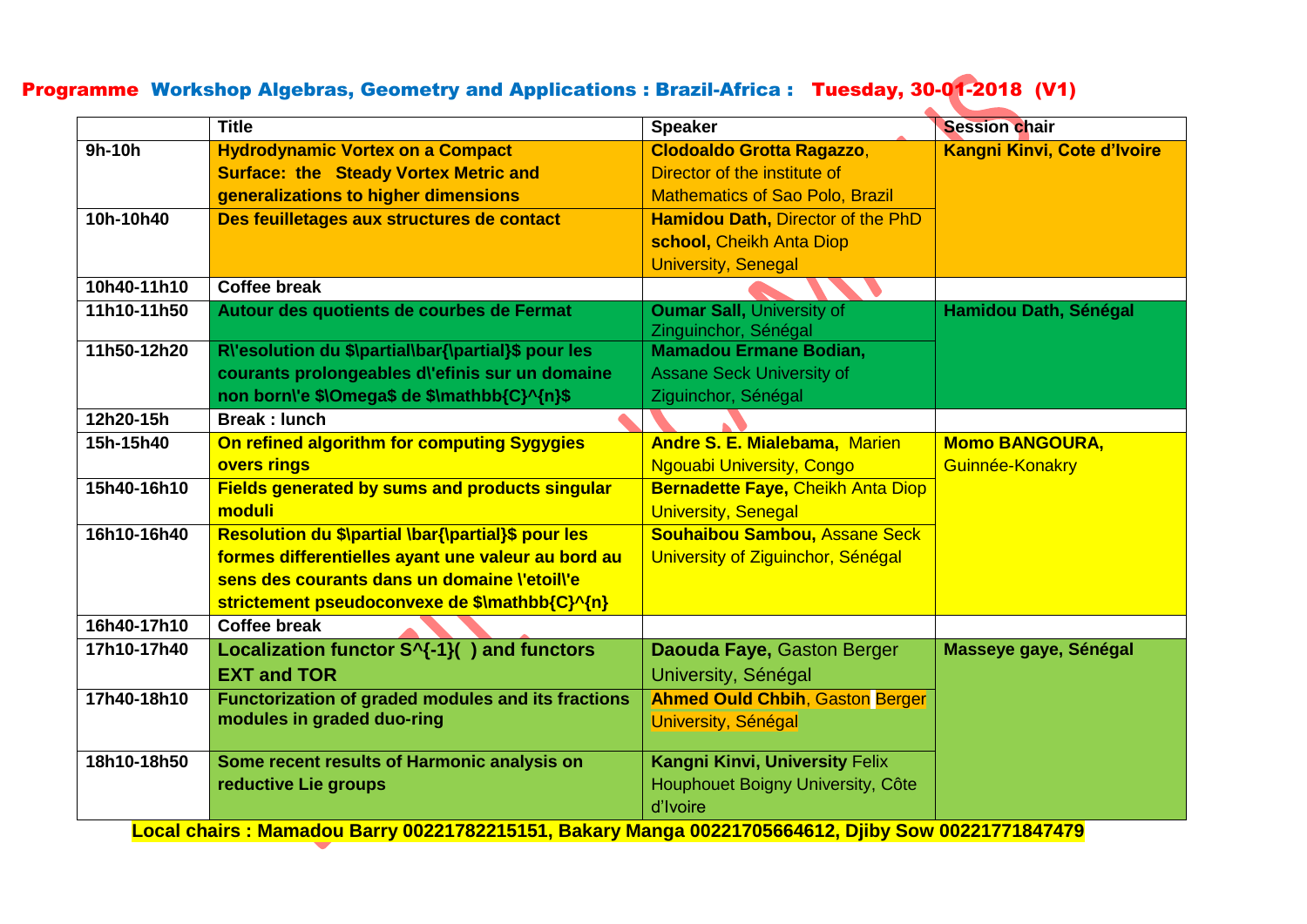### Programme Workshop Algebras, Geometry and Applications : Brazil-Africa : Wednesday , 31-01-2018 (V1)

|             | <b>Title</b>                                                                                                                                     | <b>Speaker</b>                                                                                                                                                                                                                                                                                                                                                                                                                                       | <b>Session chair</b>          |
|-------------|--------------------------------------------------------------------------------------------------------------------------------------------------|------------------------------------------------------------------------------------------------------------------------------------------------------------------------------------------------------------------------------------------------------------------------------------------------------------------------------------------------------------------------------------------------------------------------------------------------------|-------------------------------|
| 9h-9h40     | On biharmonic curves (Courbes biharmoniques)                                                                                                     | Todjihoundé Léonard, Director of the<br>mathematical Institut of Benin (IMSP)                                                                                                                                                                                                                                                                                                                                                                        | <b>Cristian Ortiz, Brazil</b> |
| 9h40-10h20  | <b>Resistent quantum cryptography by Lattices:</b><br>NTRU-LPR-IND-CCA2 : A new ideal-lattices<br>encryption scheme secure in the standard model | <b>Djiby SOW, Cheikh Anta Diop University,</b><br>Senegal                                                                                                                                                                                                                                                                                                                                                                                            |                               |
| 10h20-10h40 | <b>Generalization of Encoding on Hyperelliptic curves</b><br>of genus \$g=1,2,,5\$ via Mersenne Numbers                                          | <b>Michel Seck, Cheikh Anta Diop University,</b><br>Senegal                                                                                                                                                                                                                                                                                                                                                                                          |                               |
| 10h40-11h10 | <b>Coffee break</b>                                                                                                                              |                                                                                                                                                                                                                                                                                                                                                                                                                                                      |                               |
| 11h10-11h30 |                                                                                                                                                  |                                                                                                                                                                                                                                                                                                                                                                                                                                                      | <b>Thomas B. Bouetou,</b>     |
| 11h30-12h10 | <b>Null Geometry in Presence of Symmetries</b>                                                                                                   | Cyriaque Atindogbe Universit\'e d'Abomey-<br>Calavi, Benin                                                                                                                                                                                                                                                                                                                                                                                           | Cameroon                      |
| 12h10-12h30 | <b>Summary of research topics in LACGAA Lab</b><br>(Algebra, Cryptography, Agebraic Geometry and<br><b>Applications)</b>                         | Amadou Tall, Cheikh Anta Diop University,<br>Senegal                                                                                                                                                                                                                                                                                                                                                                                                 |                               |
| 12h30-13h   | <b>Official addresses</b>                                                                                                                        | Joseph Sarr, Dean of Faculty of sciences and technics<br><b>Mamadou Barry, Head of the department of Mathematics and Computer</b><br><b>Sciences</b><br>Diaraf Seck, Responsible of the MOU betwenn the university UCAD-Dakar<br>and the Mathématical Institut of Sao-Polo Brazil<br>Vyacheslav Futorny, Member of Sciences Accademy of Brazil<br><b>Clodoaldo Grotta Ragazzo, Current director of the institute of Mathematics</b><br><b>Brazil</b> |                               |
| 13h-15h     | <b>Break: lunch</b>                                                                                                                              |                                                                                                                                                                                                                                                                                                                                                                                                                                                      |                               |
| $15h$ -     | <b>Free</b>                                                                                                                                      |                                                                                                                                                                                                                                                                                                                                                                                                                                                      |                               |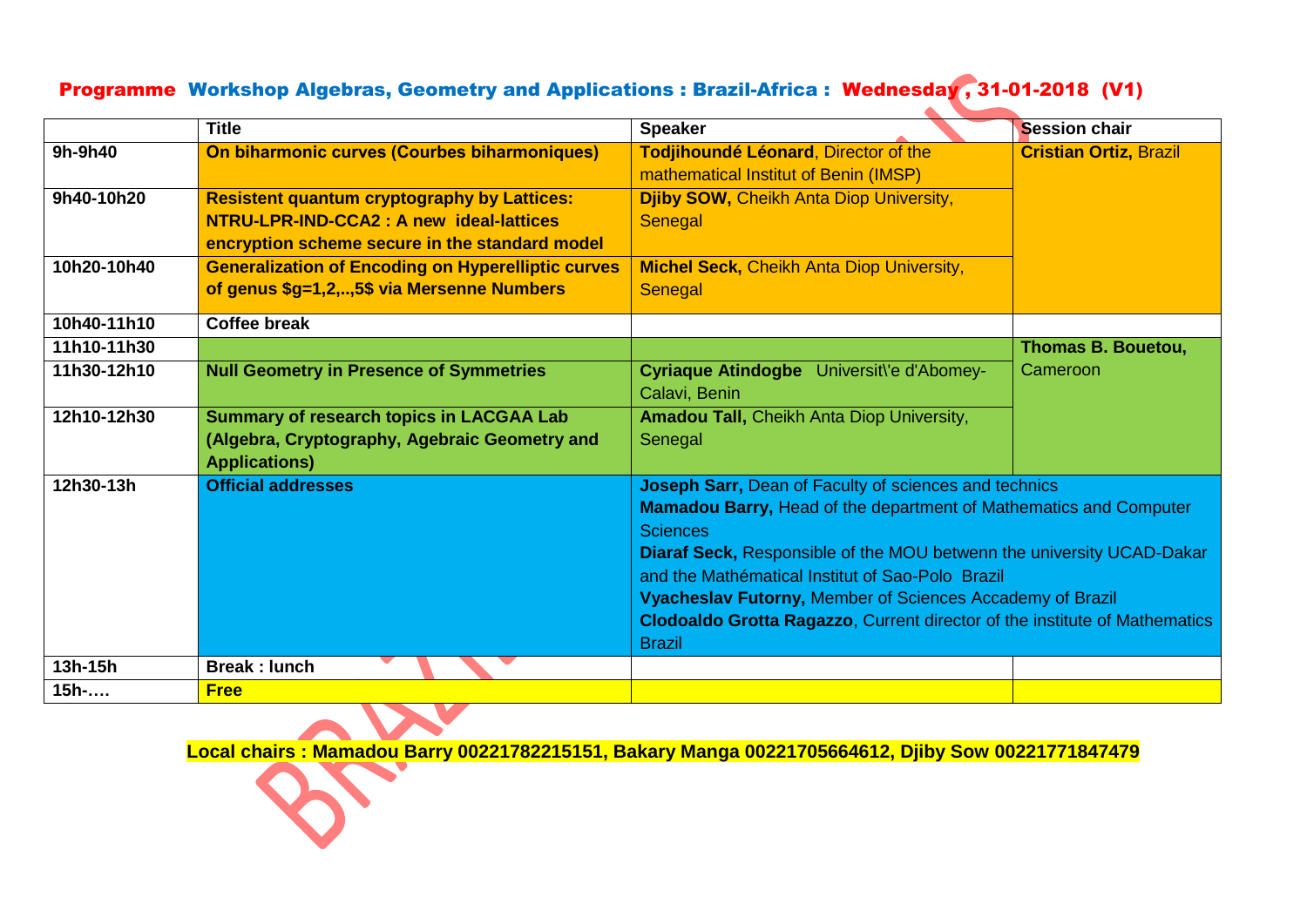# Programme Workshop Algebras, Geometry and Applications : Brazil-Africa : Thursday, 01-02-2018 (V1)

|           | <b>Title</b>                                                                                       | <b>Speaker</b>                                | <b>Session chair</b>          |
|-----------|----------------------------------------------------------------------------------------------------|-----------------------------------------------|-------------------------------|
| 9h-09h40  | On representations of Bol Algebras                                                                 | <b>Thomas B. Bouetou, Ecole Nationale</b>     | <b>Clodoaldo Grotta</b>       |
|           |                                                                                                    | Supérieure Polytechnique de                   | Ragazzo, Brazil               |
|           |                                                                                                    | Yaounde, Cameroon                             |                               |
| 09h40-    | Localisation dans les anneaux non nécessairement                                                   | <b>Maaouia Mohamed: Gaston Berger</b>         |                               |
| 10h20     | commutatifs                                                                                        | University, Sénégal                           |                               |
| 10h20-    | <b>Summary of research topics of Mathematics and</b>                                               | <b>Djiby Sow, Cheikh Anta Diop</b>            |                               |
| 10h40     | <b>Cybersecurity Research Group</b>                                                                | <b>University, Senegal</b>                    |                               |
| 10h40-    | <b>Coffee break</b>                                                                                |                                               |                               |
| 11h10     |                                                                                                    |                                               |                               |
| $11h10-$  | <b>One Dimensional Modular Polynomial</b>                                                          | <b>Abdoulaye Maiga, Cheikh Anta Diop</b>      | <b>Topsoba Théodore Marie</b> |
| 11h30     |                                                                                                    | <b>University, Senegal</b>                    | Yves, Sénégal                 |
| 11h30-12h | Around minimal sets for the horocycle flow                                                         | <b>Cheikh Lo, Cheikh Anta Diop</b>            |                               |
|           |                                                                                                    | University, Senegal                           |                               |
| 12h-12h30 | <b>Strongly Hopfian and Strongly Cohopfian Objects</b>                                             | El Hadj Ousseynou Diallo, Cheikh              |                               |
|           | in the Category of complexes of Left \$A-\$ modules                                                | <b>Anta Diop University, Senegal</b>          |                               |
| 12h30-15h | <b>Break: lunch</b>                                                                                |                                               |                               |
| 15h-15h40 | <b>Auto-intersection</b>                                                                           | <b>Masseye Gaye, Cheikh Anta Diop</b>         | <b>Oumar Sall, Sénégal</b>    |
|           |                                                                                                    | <b>University, Senegal</b>                    |                               |
| 15h40-16h | Une introduction à la géométrie tropicale                                                          | <b>Winnie Ossete, Assane Seck</b>             |                               |
|           |                                                                                                    | University of Ziguinchor, Sénégal             |                               |
| 16h-16h20 | <b>On Coatomic and supplemented modules</b>                                                        | Mame Demba Cisse, Cheikh Anta Diop            |                               |
|           |                                                                                                    | <b>University, Senegal</b>                    |                               |
| 16h30-17h | <b>Coffee break</b>                                                                                |                                               |                               |
| 17h-17h20 | The resultant Diophatine equation                                                                  | Aboussaghid Alkabouss Sakha,                  | Cheikh Mbacké Diop,           |
|           |                                                                                                    | <b>Cheikh Anta Diop University, Senegal</b>   | <b>Sénégal</b>                |
| 17h20-    | On the geometry of quotient spaces                                                                 | <b>Cristian Ortiz, University of Sao polo</b> |                               |
| 18h20     |                                                                                                    | <b>Brazil</b>                                 |                               |
|           | Local chairs : Mamadou Barry 00221782215151, Bakary Manga 00221705664612, Djiby Sow 00221771847479 |                                               |                               |